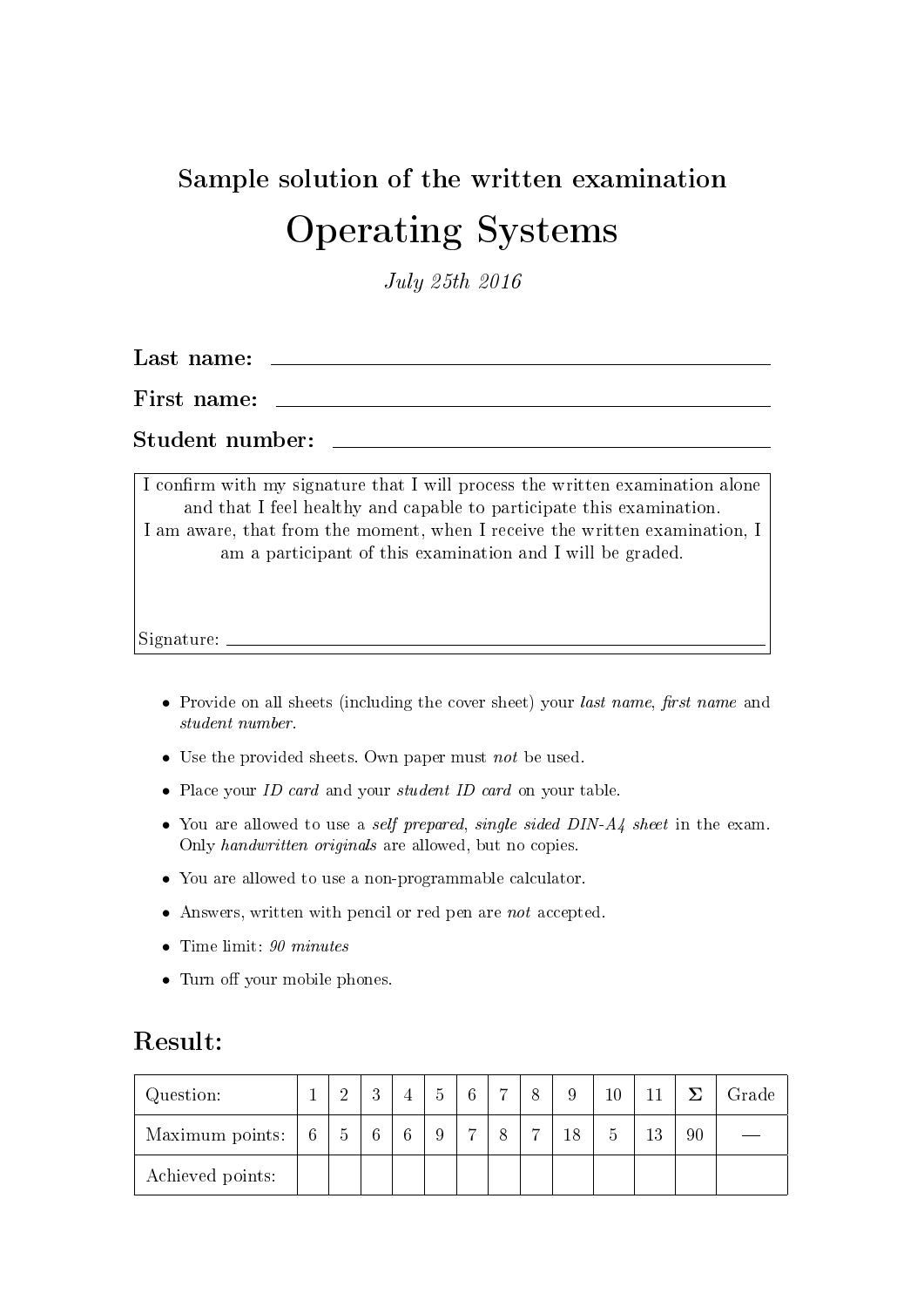## **Question 1)** Points: . . . . . . . . . . . . . . . . . . . . . .

Maximum points:  $1+1+1+1+2=6$ 

- a) For which tasks is batch processing especially well suited Batch processing is well suited for the execution of routine tasks.
- b) What is the purpose of memory protection? A bug or crash of a single program does not affect the stability of other programs and the total system.
- c) What is the difference between 8 bit, 16 bit, 32 bit and 64 bit operating systems? The bit number indicates the memory address length, with which the operating system works internally.
- d) Name the two types of real-time operating systems. Hard real-time operating systems and soft real-time operating systems.
- e) Your colleague recommends you to relocate frequently used server daemons, such as web server, email server, SSH server and FTP server, from the user mode to the kernel mode. What is your opinion about this idea? Give reasons for your answer. Name at least one benefit and a drawback.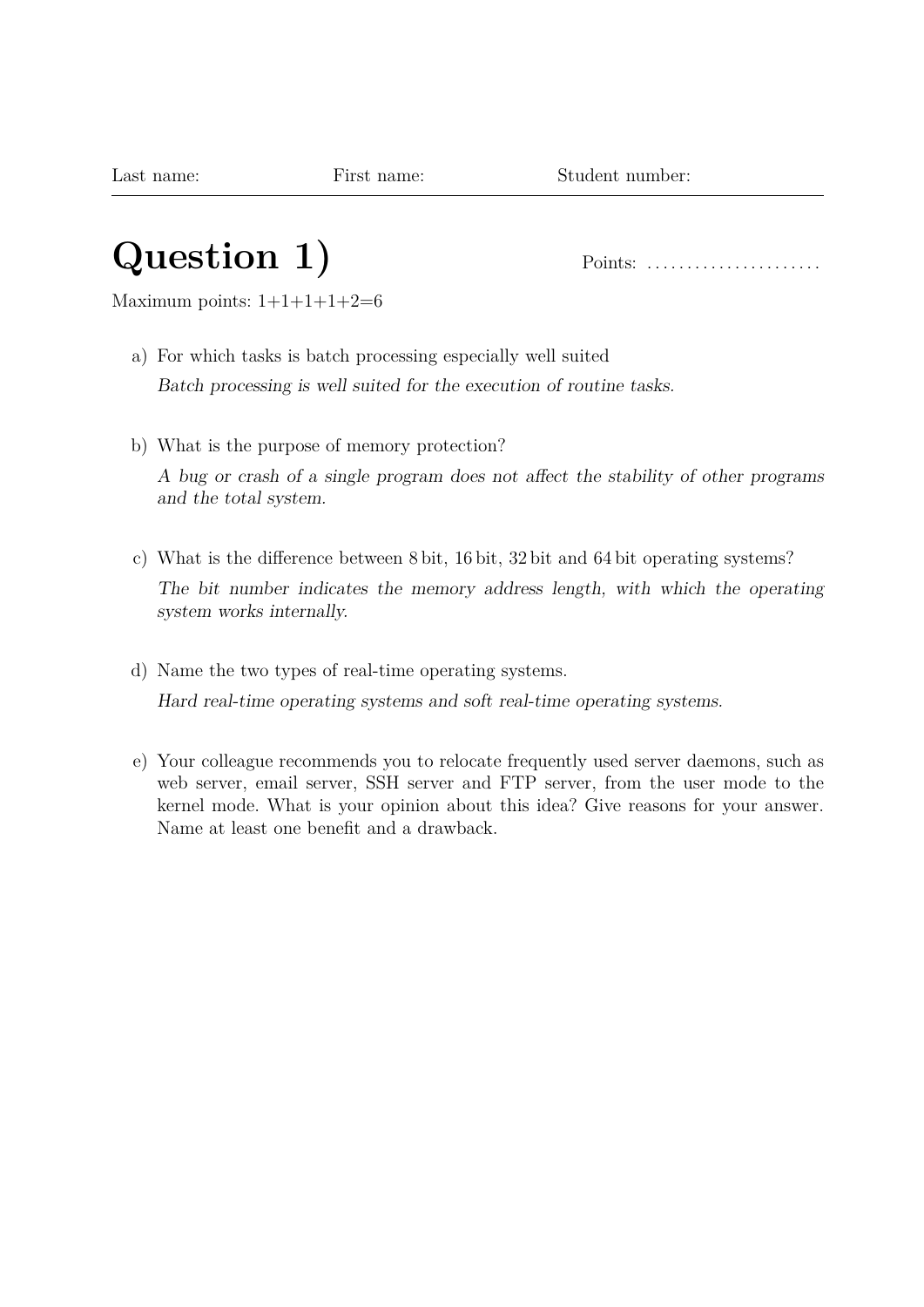#### **Question 2)** Points: . . . . . . . . . . . . . . . . . . . . . .

Maximum points: 2+3=5

a) Explain the two file entries  $, . . . .$  and  $, . . .$  in the output of 1s?

```
$ mkdir new_directory
$ cd new_directory
$ ls -l --all --size --human-readable
insgesamt 8,0K
4,0K drwxr-xr-x 2 bnc users 4,0K Jul 12 11:03 .
4,0K drwxr-xr-x 119 bnc users 4,0K Jul 12 11:03 ..
```
..." is a hard link which points to the folder new\_directory and ...." is a hard link which points to the folder one layer obove in the directory hirachy.

b) Explain the permissions of the file convert\_script.py.

```
$ ls -l --all --size --human-readable
insgesamt 16K
4,0K drwxr-xr-x 2 bnc users 4,0K Jul 12 09:14 .
4,0K drwxr-xr-x 119 bnc users 4,0K Jul 12 09:13 ..
8,0K -rwxr-xr-- 1 bnc users 7,0K Jul 12 09:22 convert_script.py
```
(Note: Describe which operations the different users/groups are allowed to carry out with the file.)

The user bnc has the permission to carry out read and write operations on the file and to execute it.

All users, which are members of the group users have the permission to carry out read operations on the file and to execute it.

All other users have the permission to carry out read operations on the file.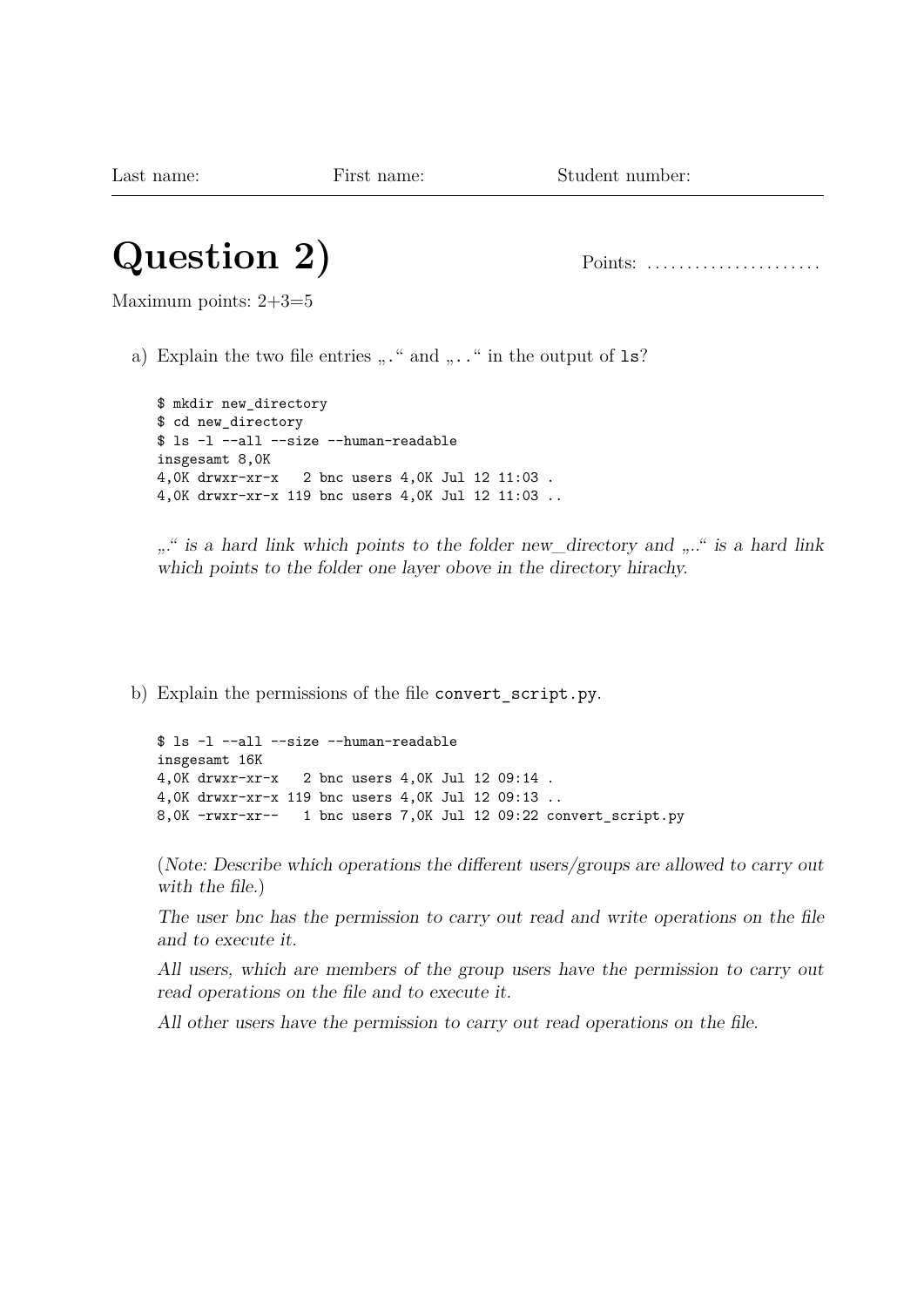#### **Question 3)** Points: . . . . . . . . . . . . . . . . . . . . . .

Maximum points: 1+0.5+0.5+1+1+1+1=6

- a) Name the two basic cache write policies. Write-through und write-back.
- b) With which cache write policy of subtask a) may inconsistencies occur? Write-back.
- c) With which cache write policy of subtask a) is the system performance lower? Write-through.
- d) With which cache write policy of subtask a) are so called dirty bits used? Write-back.
- e) For what reason are dirty bits used? For each page inside the cache, a dirty bit specifies whether the page was modified.
- f) Which factors influence the access time of HDDs?
	- Average seek time
	- Average rotational latency time
- g) Describe the factors of subtask f).
	- The average seek time is the time that it takes for the arm to reach a desired track.
	- The average rotational latency time is the delay of the rotational speed, until the required disk sector is located under the head. It depends entirely on the rotational speed of the disks.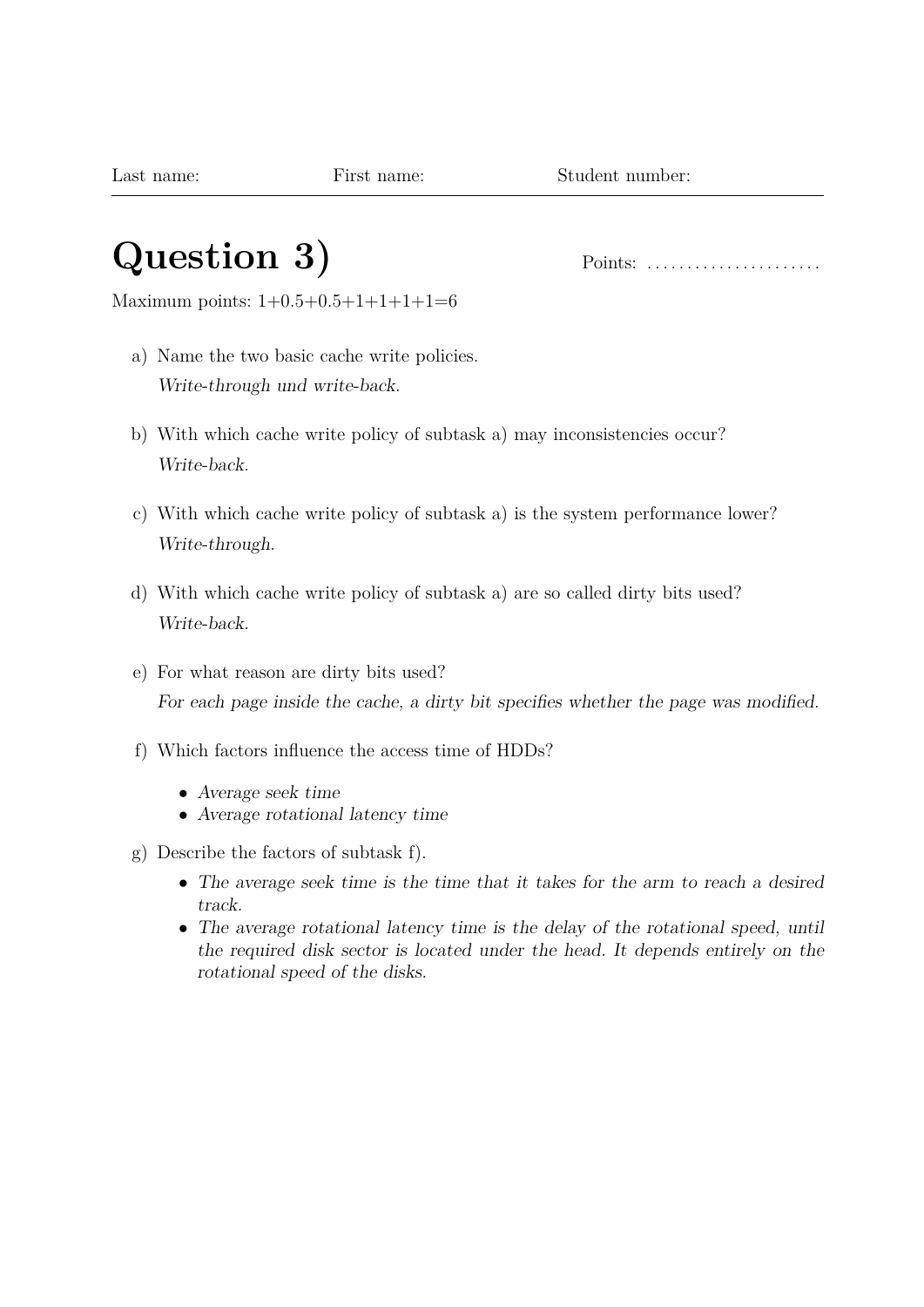#### **Question 4)** Points: . . . . . . . . . . . . . . . . . . . . . .

Maximum points:  $1+1+1+1+1+1=6$ 

a) Please comment the statement: "A RAID array can be used to replace the regular backup of important data".

RAID is not a backup replacement. Wrong file operations or virus attacks take place on all drives.

b) Why is it not useful to store all parity information on a single drive, but to distribute the parity information on all drives?

Each write operation on the RAID causes write operations on the dedicated parity  $drive \Longrightarrow$  bottleneck.

- c) What is the net capacity of a RAID 0 array? The net capacity is *n*, if *n* is the number of drives.
- d) What is the net capacity of a RAID 1 array? The net capacity is the capacity of the smallest drive.
- e) What is the net capacity of a RAID 5 array? The net capacity is  $n-1$ , if *n* is the number of drives.
- f) How are the parity information of a RAID 5 array calculated?  $P(16-19) = Block 16 XOR Block 17 XOR Block 18 XOR Block 19.$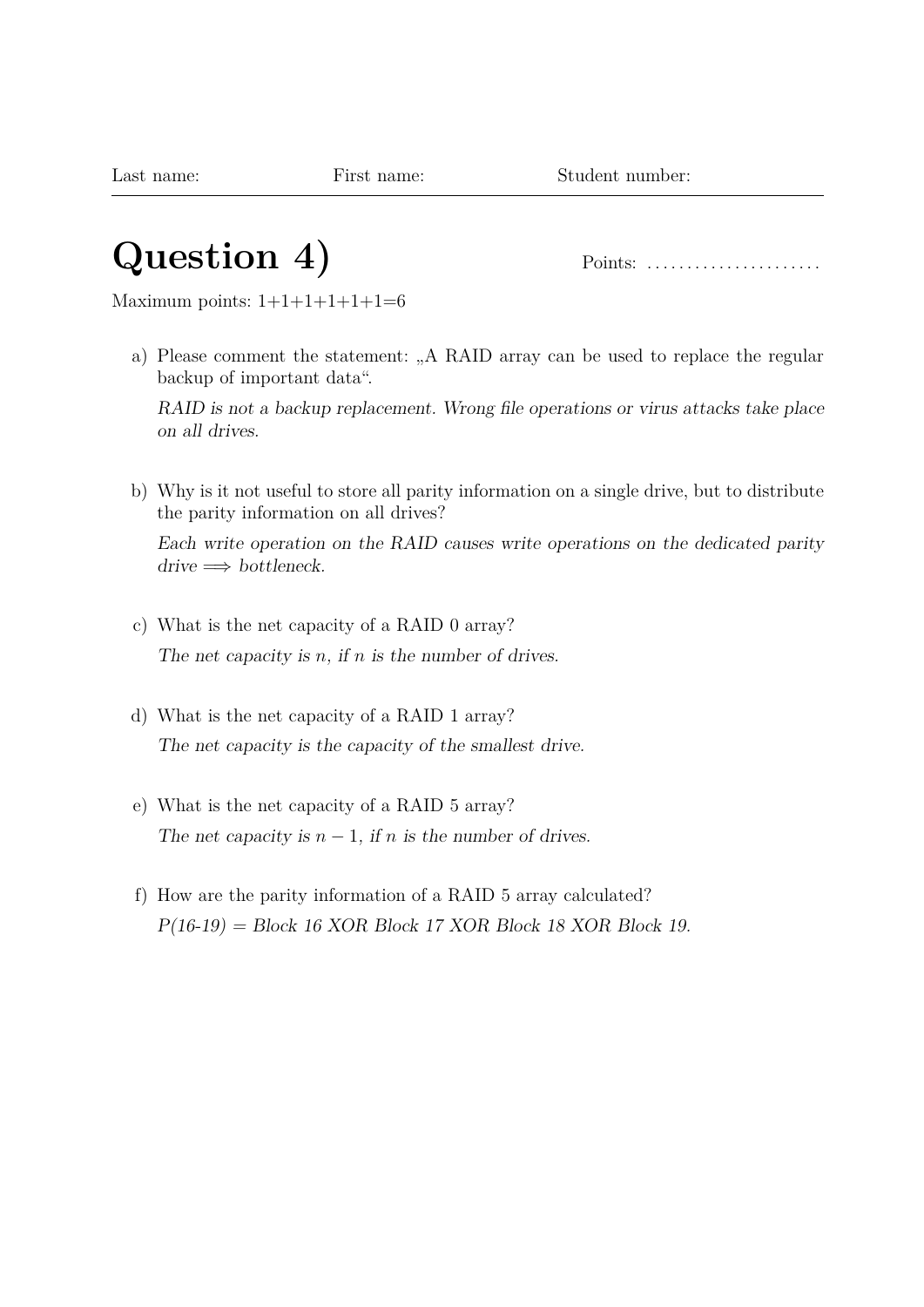### **Question 5)** Points: . . . . . . . . . . . . . . . . . . . . . .

Maximum points: 3+1+1+1+1+0.5+0.5+1=9

a) What is virtual memory?

Each process has a separate address space. This address space is an abstraction of the physical memory. It implements virtual memory. It consists of logical memory addresses, which are numbered from address 0 upwards. It is independent from the storage technology used and the existing expansion options.

b) Explain, why virtual memory helps to better utilize the main memory.

Processes do not need to be located in a row inside the main memory. External fragmentation occurs, but it is not a problem.

c) What is mapping?

The virtual memory is mapped to the physical memory.

d) What is swapping?

The process of relocating data from the main memory to the SDD/HDD and back.

- e) Name the two different virtual memory concepts. Segmentation and paging.
- f) With which concept of subtask e) does internal fragmentation occur? Paging. But it can only occur in the last page of each process.
- g) With which concept of subtask e) does external fragmentation occur? Segmentation.
- h) What causes a page fault exception to occur? A program tries to access a page, which is not located in the physical main memory.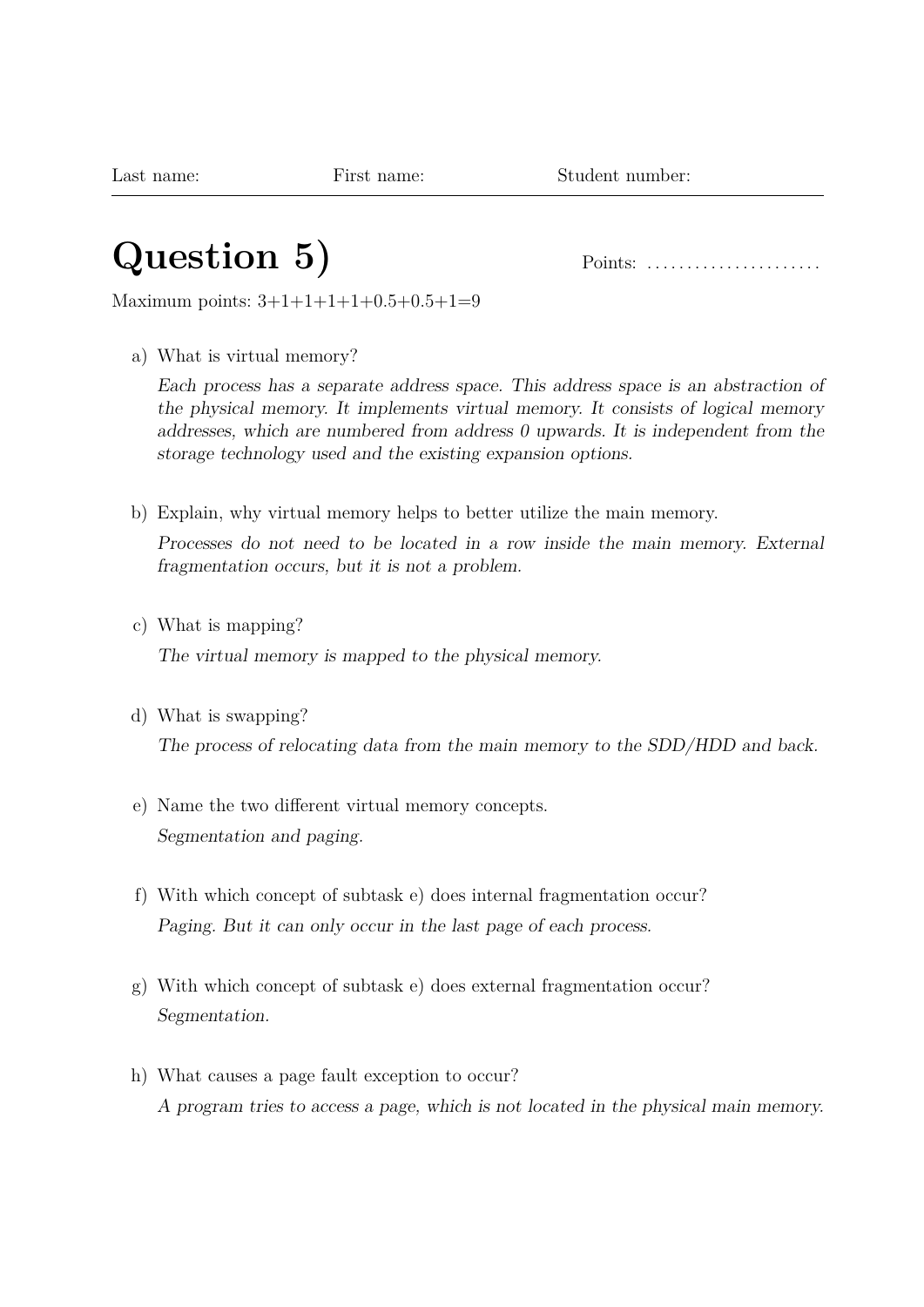### **Question 6)** Points: . . . . . . . . . . . . . . . . . . . . . .

Maximum points:  $1+1+2+1+1+1=7$ 

- a) What is an absolute path name? It is a path name, which describes the complete path from the root to the file.
- b) What is a relative path name? It is a path name, which does not begin with the root.
- c) What is the File Allocation Table (FAT) and what information does it store? For each cluster in the file system, an entry exists in the FAT with the following information about the cluster:
	- Cluster is free or the storage medium is damaged at this point.
	- Cluster is occupied by a file and it stores the address of the next cluster which belongs to the file or it is the last cluster of the file.
- d) What is the objective of the journal in journaling file systems?

In the journal, write operations are collected before being committed to the file system.

e) Name an advantage of journaling file systems compared with file systems without a journal.

After a crash, only the files (clusters) and metadata must be checked, for which a record exists in the journal.

f) What sort of data processing is maximum accelerated by defragmenting?

A continuous arrangement does maximum accelerate the continuous forward reading of data because no more seek times occur.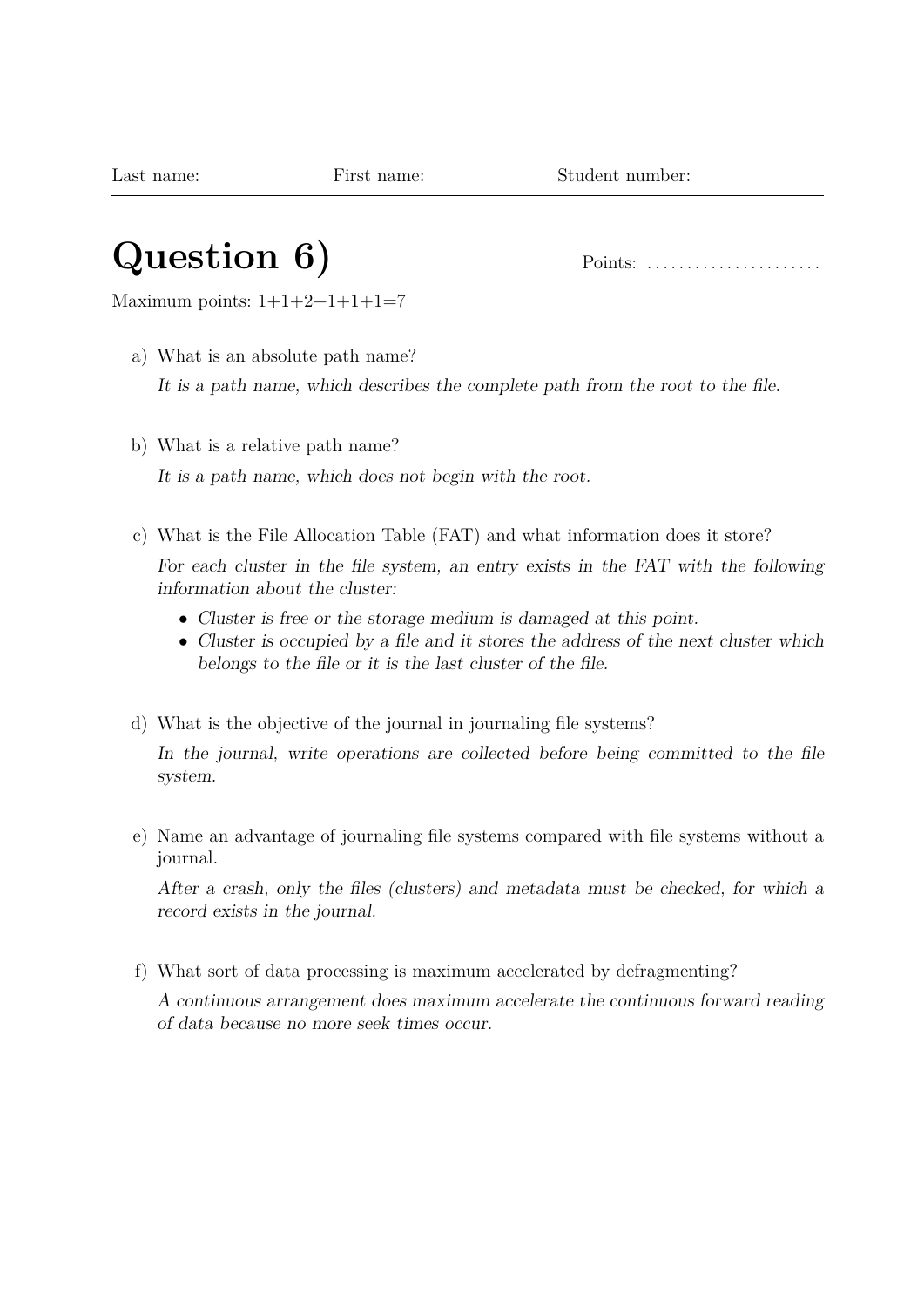# **Question 7)** Points: . . . . . . . . . . . . . . . . . . . . . .

Maximum points: 1.5+0.5+1+1+1+1+1+1=8

- a) Which three sorts of process context information stores the operating system? User context, hardware context and system context.
- b) Which process context information are not stored in the process control block? The user context, which is the allocated address space (virtual memory).
- c) Why does the process control block not store all process context information? Depending of the architecture, the virtual memory of each process may be several GB in size. Therefore, the user context is just to big in size, to store it twice.
- d) What is the task of the dispatcher? It carries out the state transitions of the processes.
- e) What is the task of the scheduler? It specifies the execution order of the processes.
- f) What is the effect of calling the system call fork()? If a process calls fork, an identical copy is started as a new process.
- g) What is the effect of calling the system call exec()? The system call exec replaces a process with another one.
- h) What is a cron job? A cron job specifies the time-based execution of a command or a process.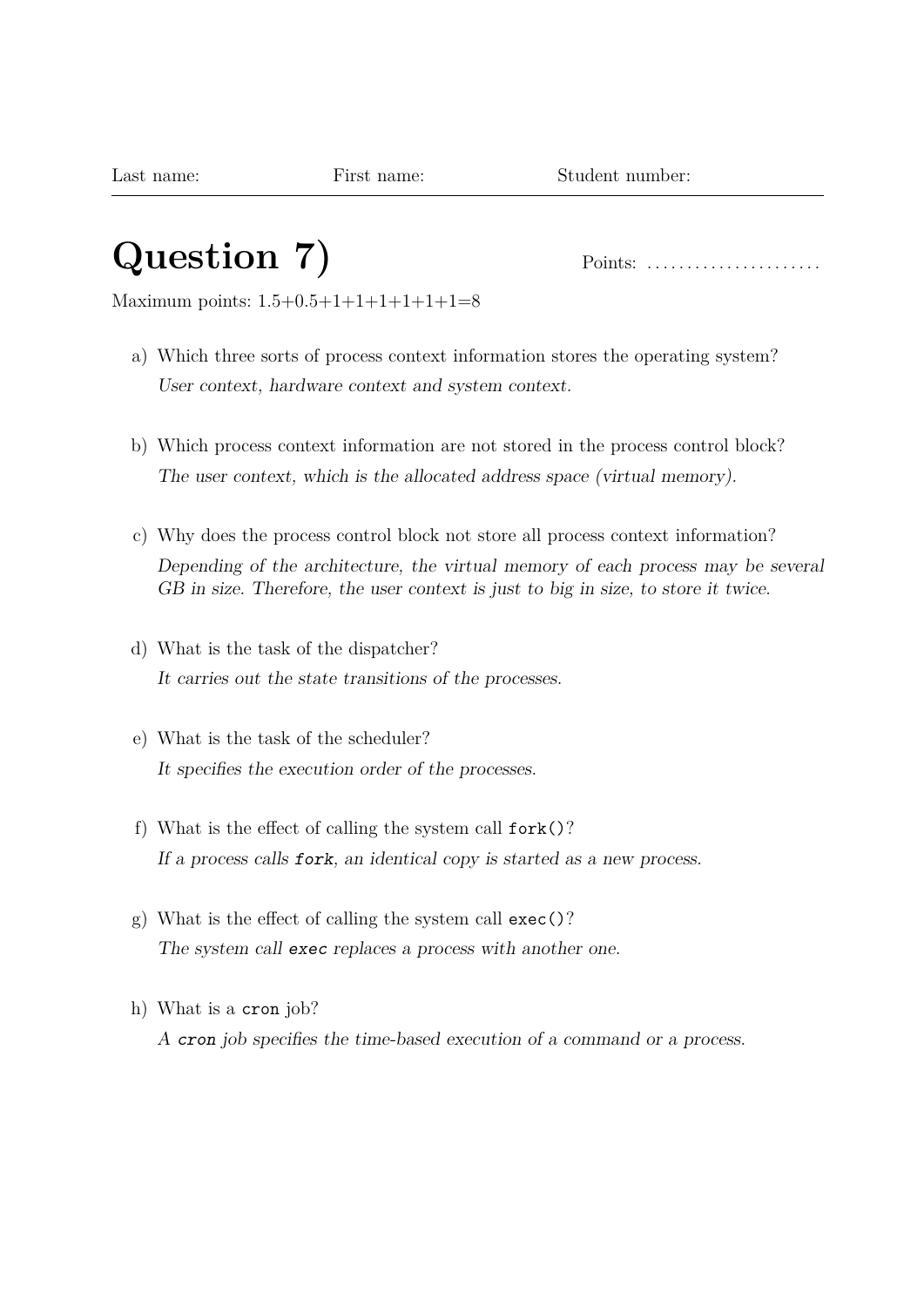| Last name:  | First name: | Student number:                                    |  |
|-------------|-------------|----------------------------------------------------|--|
|             |             |                                                    |  |
| Question 8) |             | Points: $\dots\dots\dots\dots\dots\dots\dots\dots$ |  |

Maximum points: 6+1=7

a) Enter the names of the states in the diagram of the process state model with 6 states.



b) What is a zombie process?

A zombie process has completed execution (via the system call exit) but its entry in the process table exists until the parent process has fetched (via the system call wait) the exit status (return code). It's PID still cannot assigned to another process.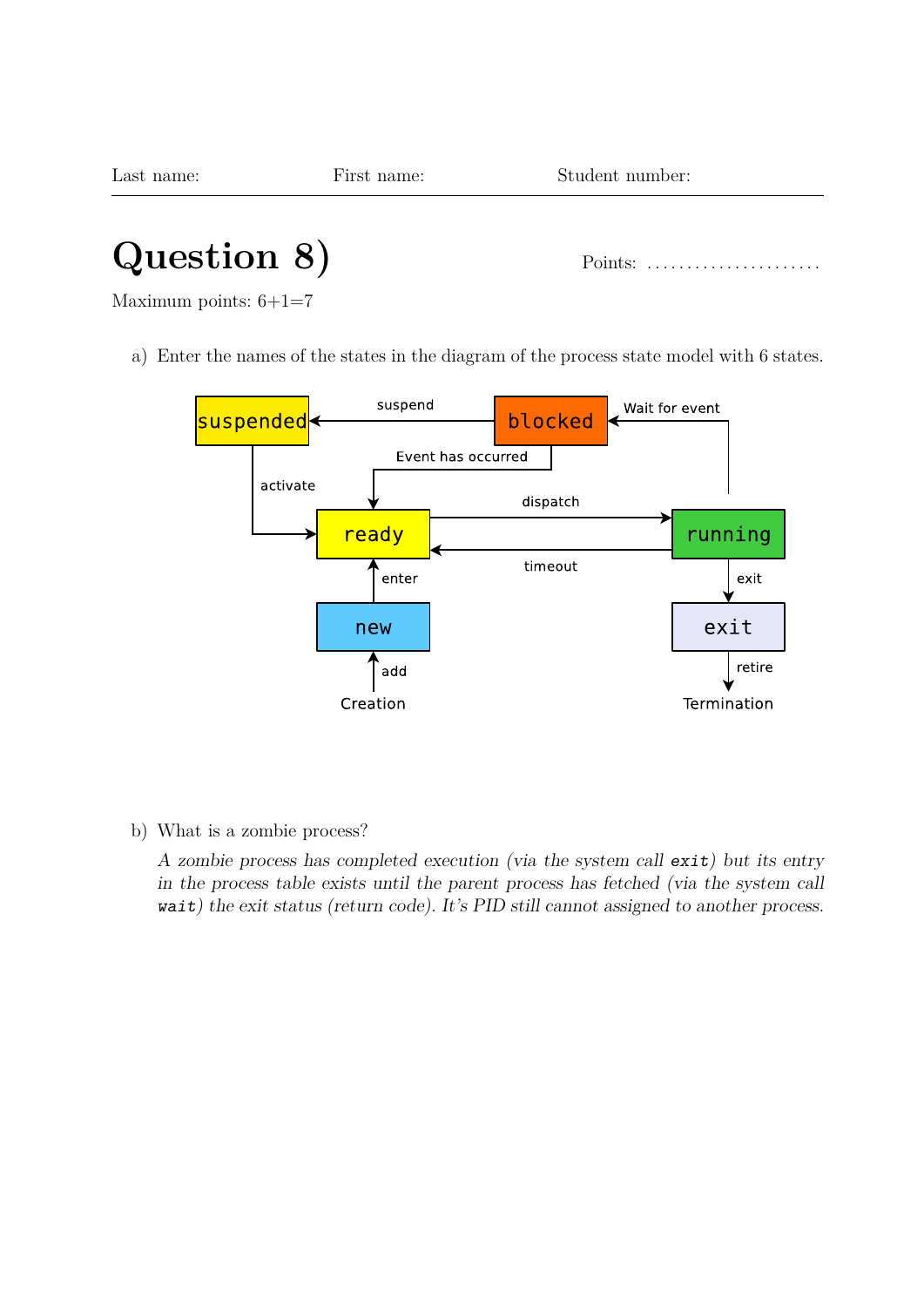Last name: First name: Student number:

### **Question 9)** Points: . . . . . . . . . . . . . . . . . . . . . .

Maximum points: 5+5+2+2+2+2=18

a) Six processes with different creation times shall be executed on a single CPU system.

|  | Process   CPU runtime [ms]   Creation time [ms] |
|--|-------------------------------------------------|
|  |                                                 |
|  |                                                 |
|  |                                                 |
|  |                                                 |
|  |                                                 |
|  |                                                 |

Draw the execution order of the processes with a Gantt chart (timeline) for. . .

- Shortest Remaining Time First and
- Longest Remaining Time First.



b) Calculate the average runtimes of the processes.

| Shortest Remaining Time First | $12+26+2+7+9+1$     | $=$ 9.5 ms             |
|-------------------------------|---------------------|------------------------|
| Longest Remaining Time First  | $19+25+22+15+10+15$ | $= 17.\overline{6}$ ms |

c) Calculate the average waiting times of the processes.

| Shortest Remaining Time First | $2+18+0+2+5+0$                        | $= 4.5$ ms |
|-------------------------------|---------------------------------------|------------|
| Longest Remaining Time First  | $\frac{9+17+20+10+6+14}{1}$ = 12.6 ms |            |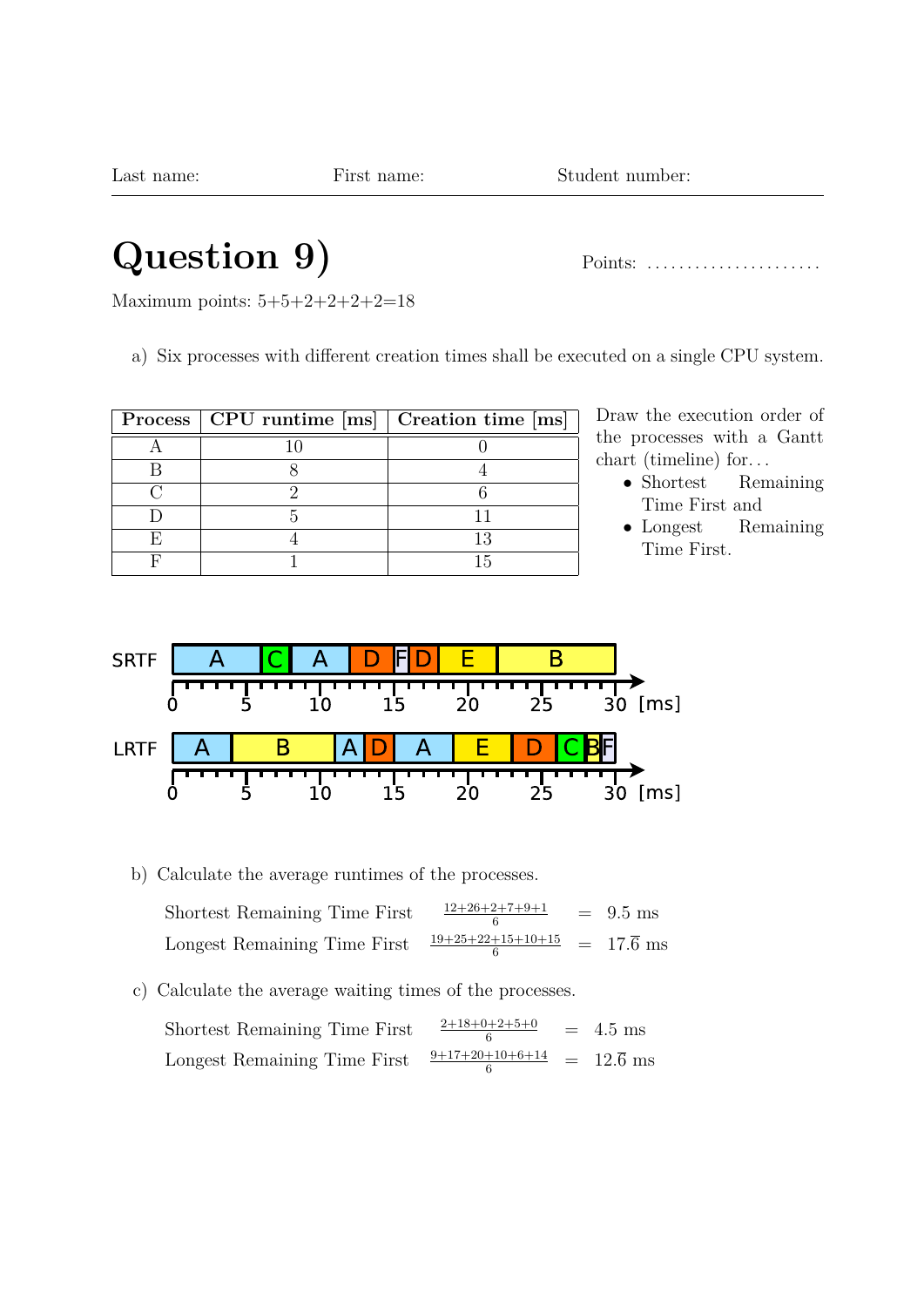### **Question 9 – Continuation)**

This solution for LRTF was graded as correct too. Here, if several processes have the same remaining CPU runtime during an event, always FIFO is used. On a single CPU system, this solution is more meaningful, because the runnning process must be interrupted in any case when an event occurs because the scheduler need the CPU for the review.



Longest Remaining Time First  $\frac{29+15+22+15+10+15}{6} = 17.\overline{6}$  ms

Average waiting times of the processes.

Longest Remaining Time First  $\frac{19+7+20+10+6+14}{6} = 12.\overline{6}$  ms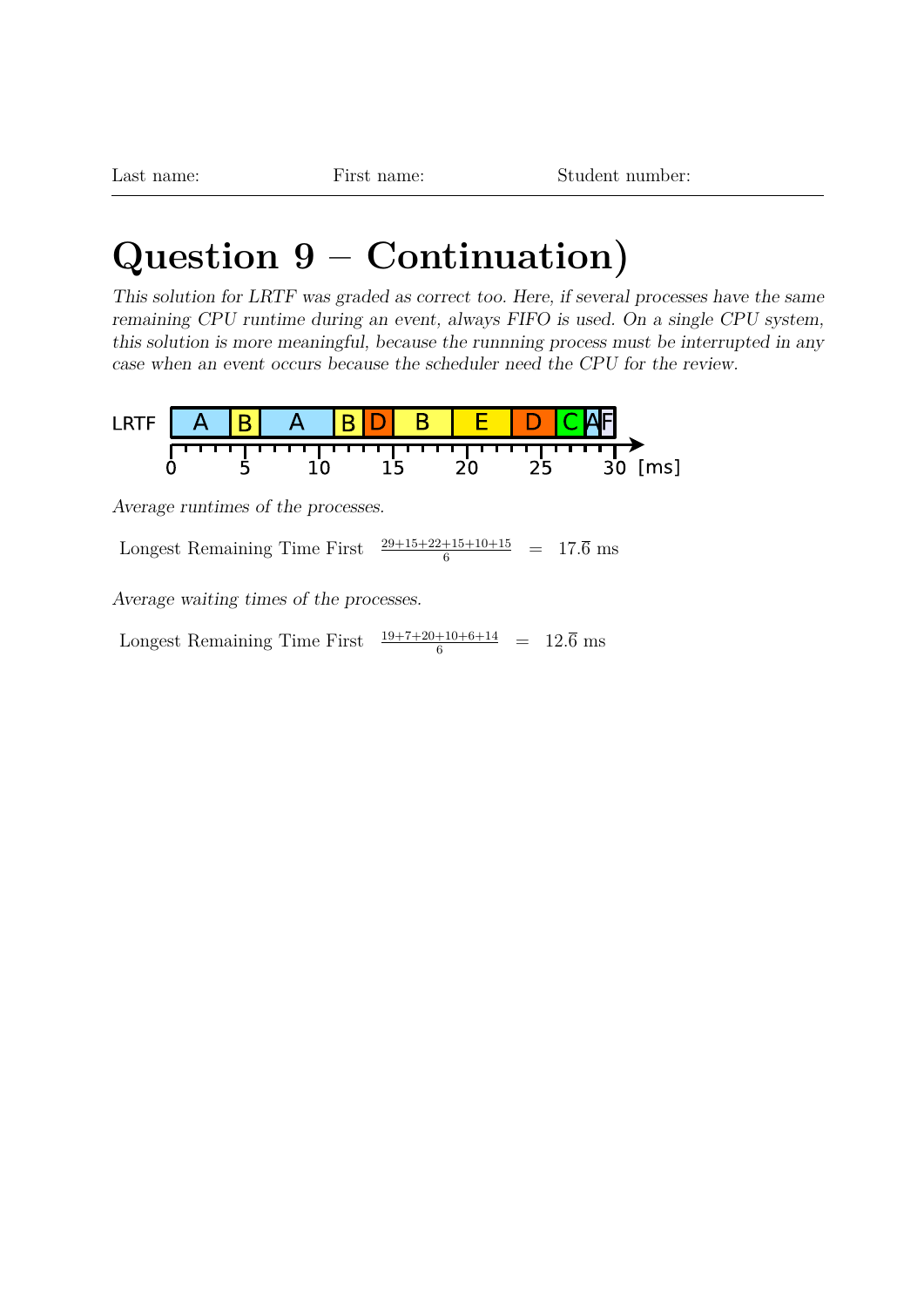# **Question 10)** Points: . . . . . . . . . . . . . . . . . . . . . .

Maximum points:  $1+1+1+2=5$ 

a) What is the advantage of signal and wait compared with busy waiting?

When using busy waiting, computing time of the CPU is wasted because it is again and again occupied by the waiting process. Using signal and wait causes lesser CPU workload because the waiting process is blocked and later deblocked.

b) What is a barrier?

A barrier synchronizes the involved processes at one point.

- c) Which two problems can arise from blocking? Starvation and deadlock.
- d) What is the difference between signaling and blocking?

Signaling specifies the execution order of the critical sections of processes.

Blocking secures critical sections. The execution order of the critical sections of the processes is not specified. It is just ensured that the execution of critical sections does not overlap.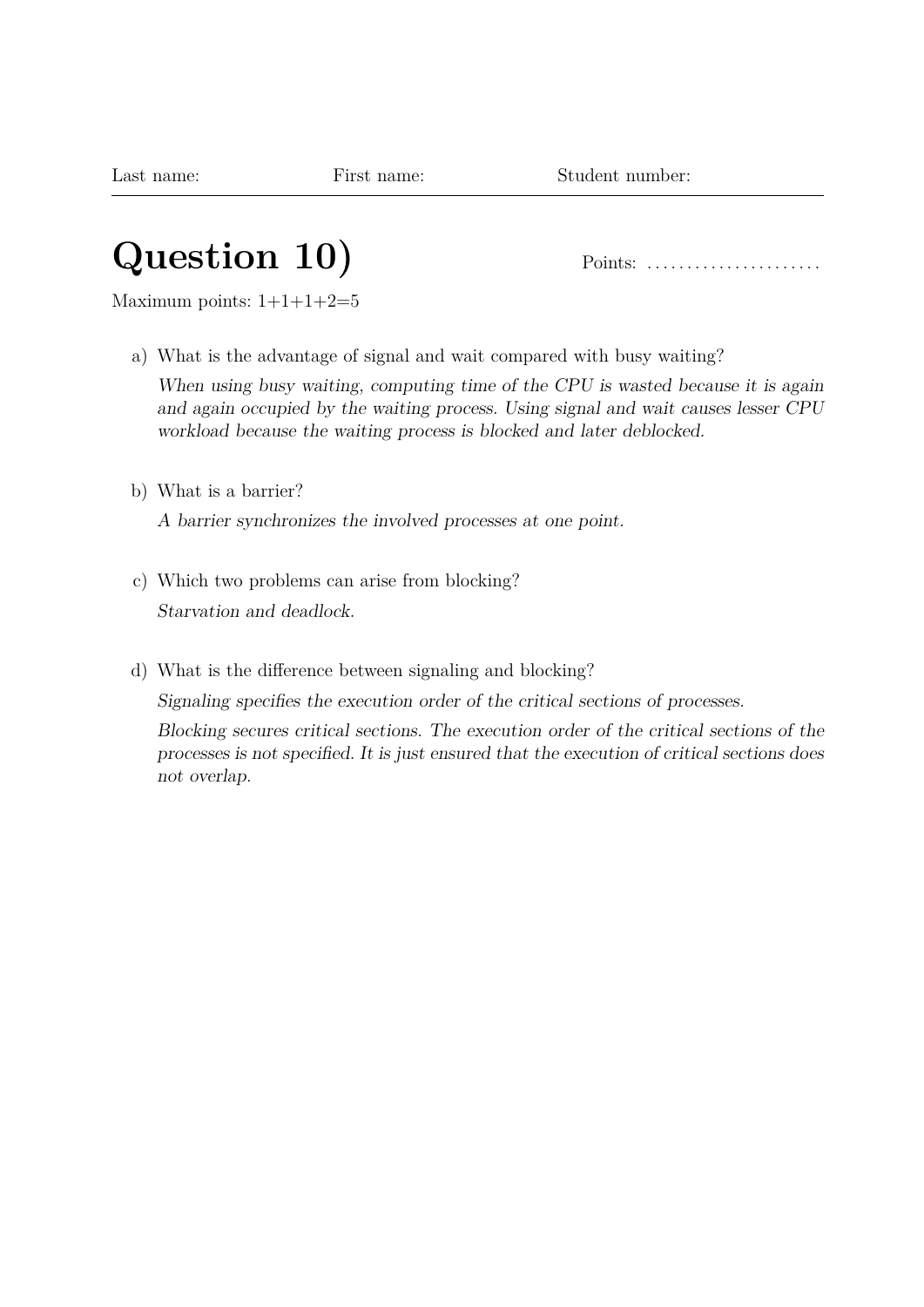# **Question 11)** Points: . . . . . . . . . . . . . . . . . . . . . .

Maximum points: 13

In a warehouse, packages are delivered constantly by a supplier and picked up by two deliverers. The supplier and the deliverers need to pass through a gate. The gate can always be passed only by a single person. The supplier brings three packages with every shipment to the incoming goods section. One of the deliverers can pick two packages with every pickup from the outgoing goods section. The other deliverer can pick only a single package per pickup from the outgoing goods section. Exactly one process Supplier, one process Deliverer X and one process Deliverer Y exist.

For synchronizing the three processes, create the required semaphores, assign them values and insert semaphore operations. These conditions must be met:

- Only a single process can pass through the gate. It is impossible that multiple processes pass though the gate simultaneously.
- Only one of both existing deliverers can access the outgoing goods section. It is impossible that both deliverers access the outgoing goods section simultaneously.
- It should be possible that the supplier and one of the deliverers can simultaneously unload and pick goods.
- The capacity of the warehouse is 20 packages.
- No deadlocks are allowed.
- At the beginning, the warehouse contains no packets and the gate, as well as the incoming goods section and the outgoing goods section are free.

Source: TU-München, Übungen zur Einführung in die Informatik III, WS01/02

These semaphores are required:

- Boolean semaphore gate for the mutual exclusion of the gate with initial value 1. Initially, the gate is empty.
- Boolean semaphore outgoing\_goods\_section for the mutual exclusion of the outgoing goods section with initial value 1. Initially, the outgoing goods section is empty.
- Semaphore free for counting the free spaces in the warehouse with initial value 20. Initially all spaces are free.
- Semaphore occupied for counting the occupied spaces in the warehouse with initial value 0. Initially no space is occupied.